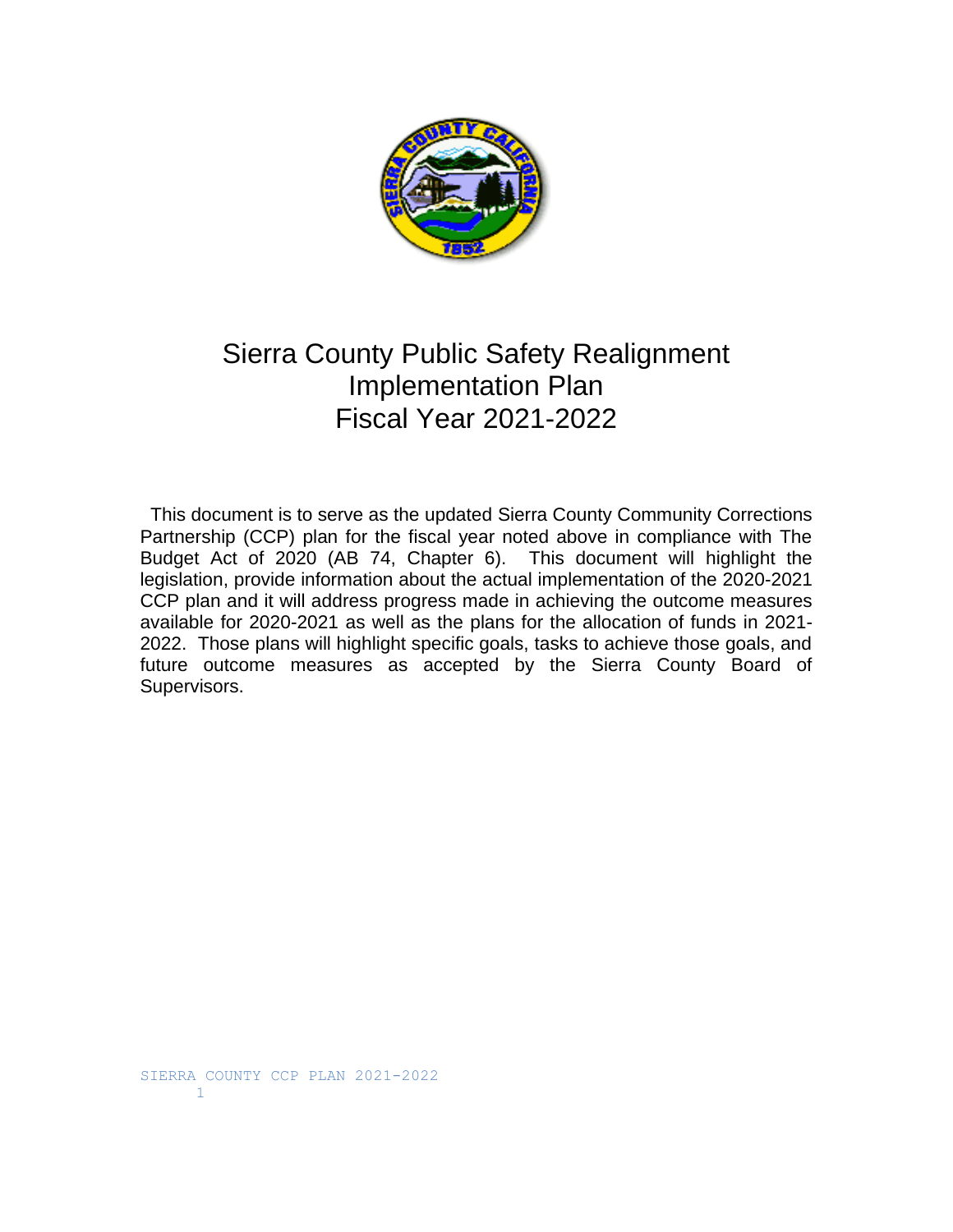## **Table of Contents:**

| Cover                                      | . 1                |
|--------------------------------------------|--------------------|
| <b>Table of Contents</b>                   | $\ldots$ 2         |
| Legislative Background                     | $\dots$ 3          |
| Reason for Updated Plan and Current Status | $\ldots$ 4         |
| <b>Current Membership</b>                  | $\ldots$ 5         |
| Main Goals of 2013 Plan                    | $\ldots$ 5         |
| Implementation of the 2020-2021 Plan       | $\ldots 6$         |
| Outcome Measures of the 2020-2021 Plan     | $\ldots$ 8         |
| Updated Goals and 2021-2022 Plan           | $\ldots$ 9         |
| Conclusion and Approval of Plan            | 14<br>$\mathbf{1}$ |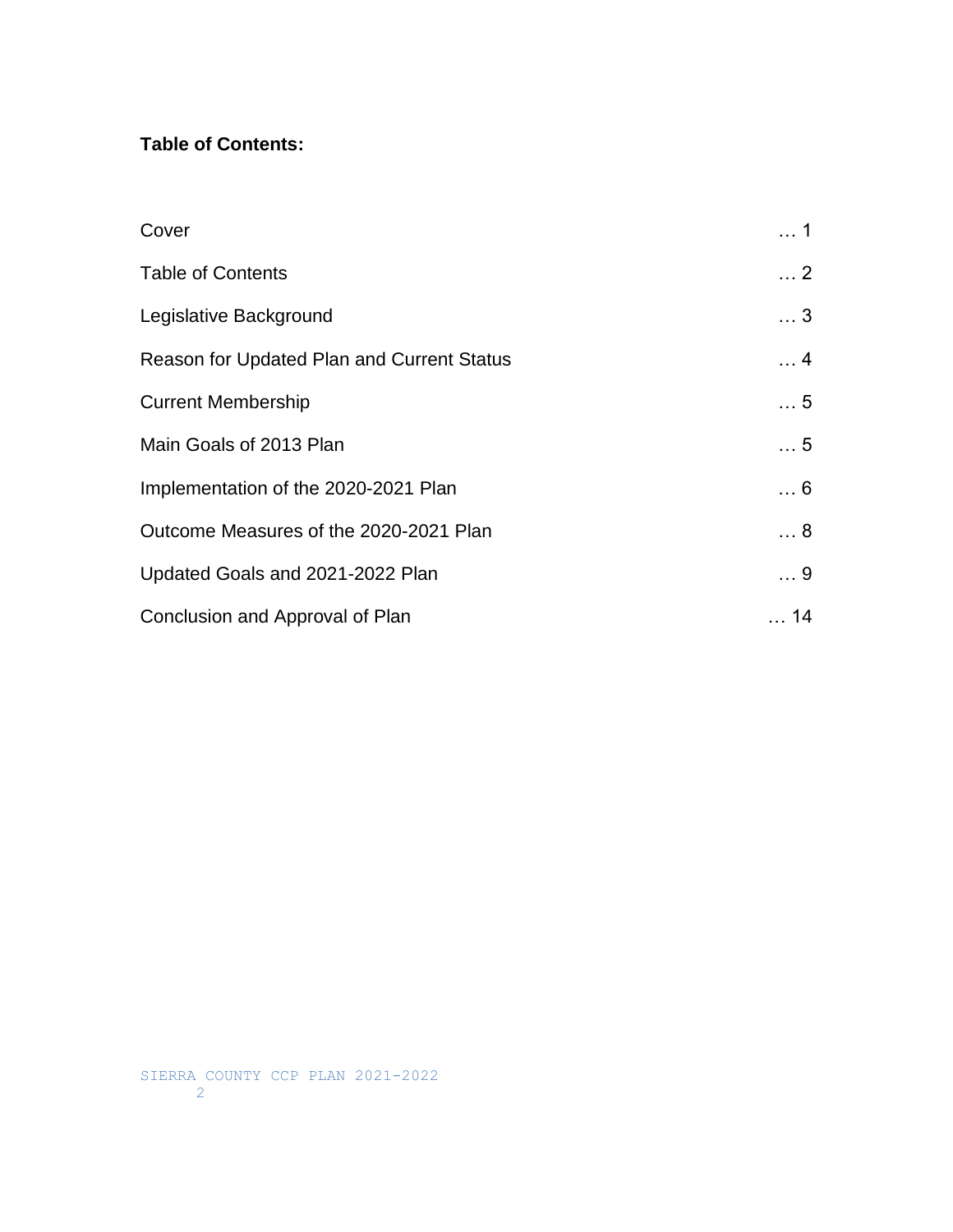### **Legislative Background:**

 Senate Bill 678, the California Community Corrections Performance Incentive Act was signed into law on October 11, 2009. The legislation allocates funds to Probation Departments annually based on costs avoided by the California Department of Corrections and Rehabilitation (CDCR) from a reduction in the percentage of adult probationers sent to prison. The SB 678 funds are to be utilized by Probation Departments specifically for the development and implementation of evidence-based community corrections programs. Programs are to be developed and implemented by the Chief Probation Officer with advice from the local Community Corrections Partnership (CCP). The goal of the Community Corrections Performance Incentive Act is to provide for the implementation of evidence-based community corrections practices, programs, supervision and rehabilitative services for adult felony offenders. Examples include (a) evidence-based risk and needs assessments, (b) evidence-based substance abuse treatment, mental health treatment, cognitive behavior programs, anger management, job training / employment services, and (c) intensive probation supervision.

 On October 1, 2011, the AB 109 Public Safety Realignment Act also went into effect in Sierra County and across California. The law altered the California criminal justice system by (a) changing the definition of a felony, (b) shifting housing for low level offenders from state prison to local county jails, and (c) transferring the community supervision of designated parolees from the California Department of Corrections and Rehabilitation (CDCR) to local county probation departments. Several companion trailer bills followed, clarifying the legislative intent, correcting drafting errors and providing initial statewide implementation funding. Both AB 109 and the companion trailer bills, taken together, created extensive changes to statutory law which is intended to reduce the number of convicted offenders incarcerated in California's State prison system by "realigning" these offenders to local criminal justice agencies who are now responsible for these offender groups.

 Under the AB 109 legislation, the Penal Code was amended to provide incarceration terms in county jail rather than State prison for over 500 specific felony offenses. Offenders ineligible to serve their incarceration in state prison instead of county jail are known as County Jail Prison (N3) offenders. Under the law, a sentencing Superior Court Judge has the option of splitting the sentence of a convicted County Jail Prison (N3) defendant between an incarceration term in county jail and mandatory supervision. If the Court sentences these offenders to serve their full term of incarceration in jail, the offender is not supervised upon release. Additionally, the law creates a new offender status called "Post-Release Community Supervision (PRCS)." The law requires that a County agency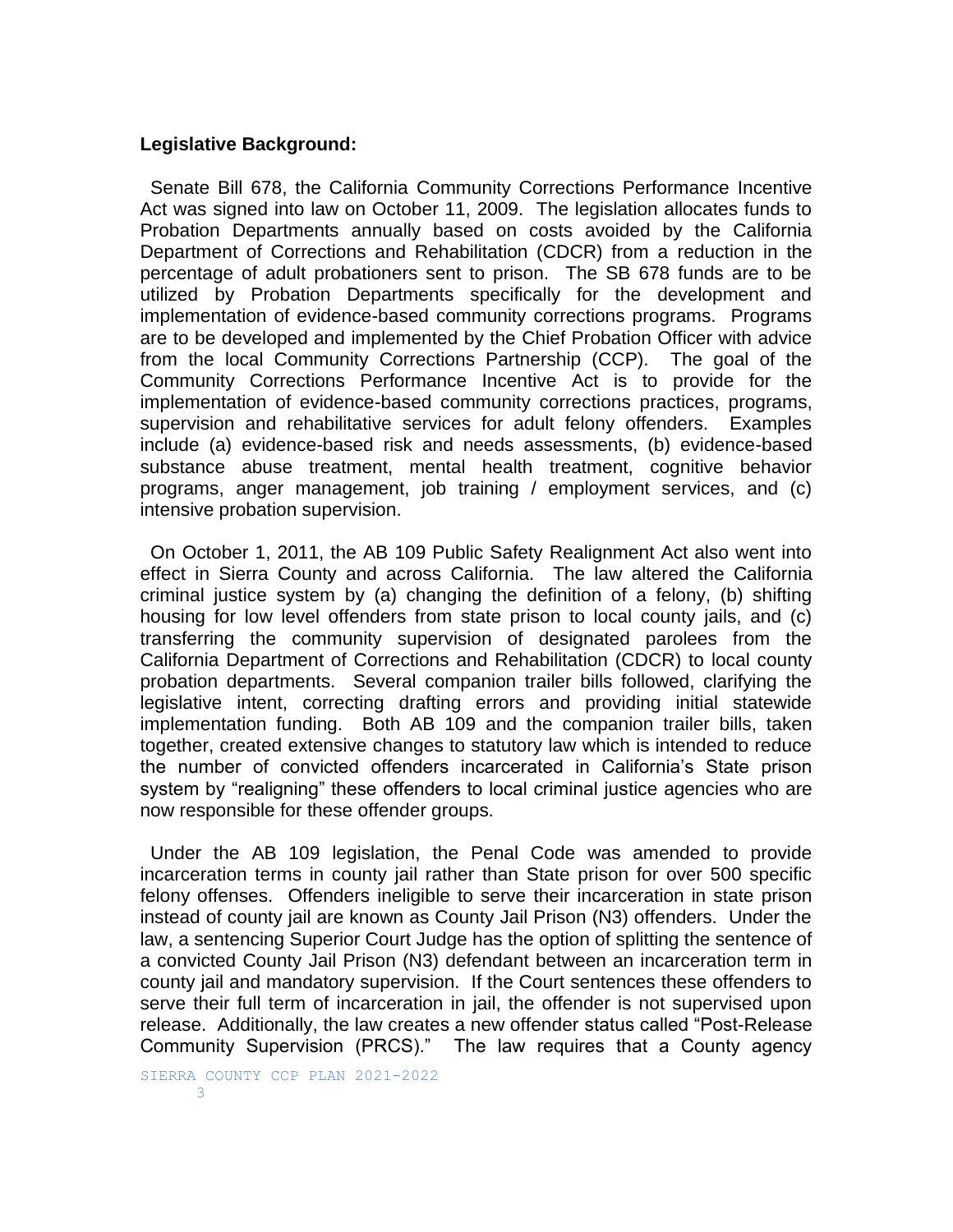supervise any convicted felon released from state prison with a committing offense that was non-violent, non-serious, and not a high-risk sex offense, or inmates committed after admitting one serious or violent prior. The Sierra County Probation Department has been designated by the Board of Supervisors as the supervising County agency for the PRCS offender group.

 The third offender group AB 109 assigns to counties includes state parole violators who are revoked into custody. With the exception of offenders sentenced to life with parole, this group is being revoked to local county jail instead of state prison. The California Department of Corrections and Rehabilitation (CDCR) continues to supervise parolees released from prison after serving a term for a serious or violent felony, murder, life, or certain sex offenses, as well as high-risk sex offenders and mentally disordered offenders.

 The Public Safety Realignment Act also expanded the role and purpose of the Community Corrections Partnership (CCP) which was previously established in Penal Code Section 1230. Through SB 678 and pursuant to AB 117 an Executive Committee of the CCP was required to prepare an AB 109 Implementation Plan that will enable each county to meet the goals of the Public Safety Realignment legislation. The Executive Committee is comprised of the Chief Probation Officer (the Chair of the CCP); the Superior Court Presiding Judge or designee; the District Attorney; the Public Defender; the Sheriff; a Police Chief; and the Administrator of Health and Human Services.

 Each county was originally required to develop a Public Safety Realignment Implementation Plan approved by the Board of Supervisors before State funding could be reallocated to local law enforcement and other county justice agencies. The legislation assumes counties will handle these offender populations differently than the California Department of Corrections and Rehabilitation (CDCR) by utilizing incarceration, community supervision, and/or alternative custody and diversion programs during the offender's sentence length. Each implementation plan was required to identify evidence-based practices, which could be established so that the community's public safety is not jeopardized because of these new offender populations.

#### **Reason for Annual Updated Plan and Current Status:**

 Sierra County developed its initial plan in 2013. On October 16, 2020, the State of California Board of State and Community Corrections (BSCC) distributed a memo informing all counties that effective immediately per The Budget Act of 2020 (AB 74, Chapter 6) counties who wished to seek and receive funds under the AB 109 Training and Planning Grants (\$100,000 annual funding for Sierra County CCP) needed to submit updated plans as noted above in addition to annual surveys. Updated plans are required to be submitted to the BSCC by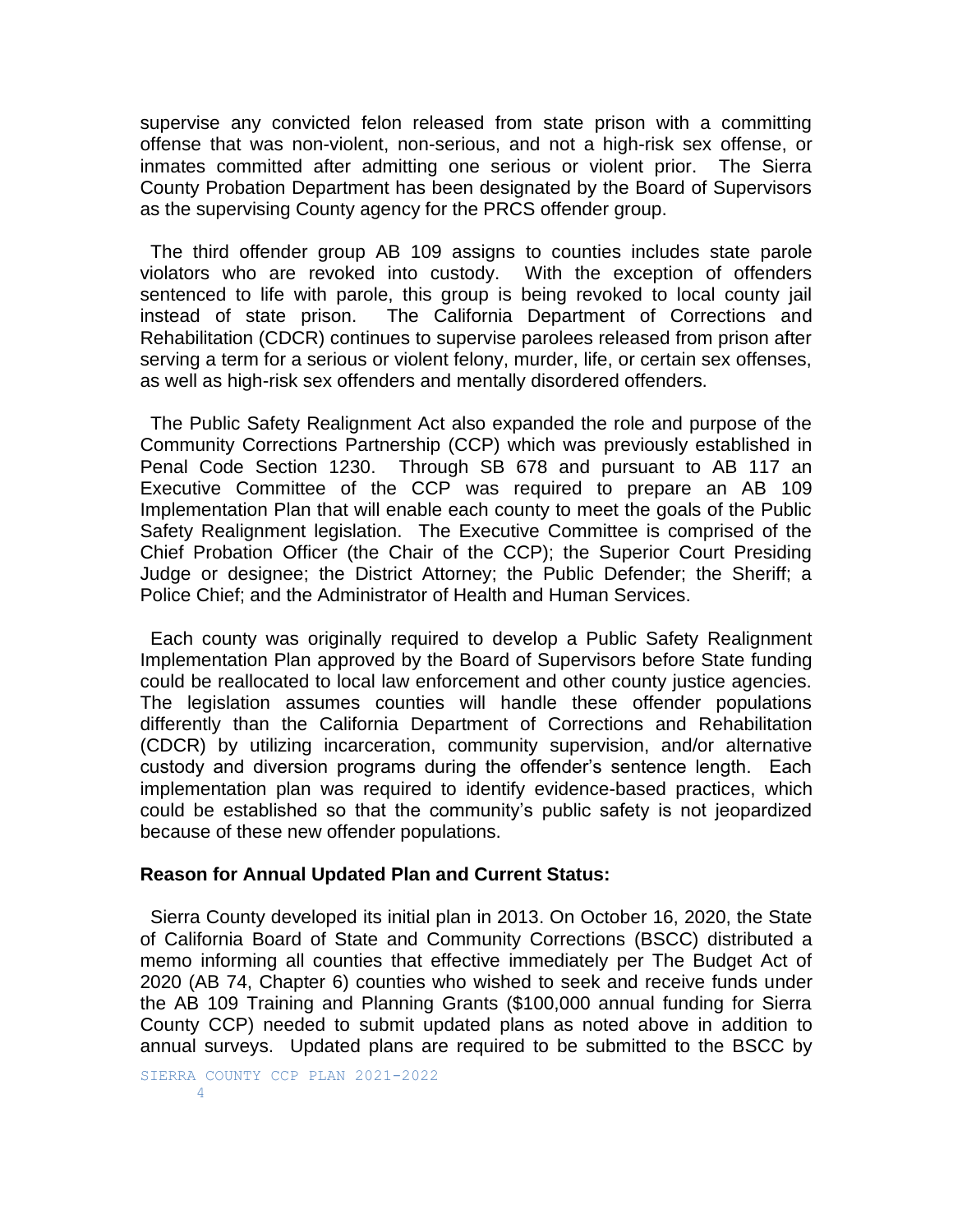December 15 annually after being approved by the CCP and the County's Board of Supervisors in order to be eligible for such funding. This funding is identified as "RI" in the proposed CCP annual budget.

## **Current Membership:**

and

The Sierra County Community Corrections Partnership is currently composed of the following members (Penal Code 1230):

| (b)(2)    | * Charles Henson, Chief Probation Officer/ Chairman;        |
|-----------|-------------------------------------------------------------|
| (b)(2)(A) | * Ann Mendez, Court Executive Officer, Superior Court of    |
|           | Sierra County designee;                                     |
| (b)(2)(B) | Sharon Dryden, Supervisor District 5;                       |
| (b)(2)(C) | * Sandra Groven, District Attorney;                         |
| (b)(2)(D) | * J. Lon Cooper, Public Defender;                           |
| (b)(2)(E) | * Michael Fisher, Sheriff;                                  |
| (b)(2)(F) | N/A (Local Police Chief);                                   |
| (b)(2)(G) | * Lea Salas, Administrative Director Behavioral Health;     |
| (b)(2)(H) | Lea Salas, Administrative Director Behavioral Health (MH);  |
| (b)(2)(1) | Vacant, (Employment Representative);                        |
| (b)(2)(J) | Lea Salas, Administrative Director Behavioral Health (AOD); |
| (b)(2)(K) | James Berardi, Superintendent, Office of Education;         |
| (b)(2)(L) | Vacant, (Representative of Community Based Organization);   |
| (b)(2)(M) | Sandy Marshall, Victim Advocate, Victim Witness.            |

*Note: \* Distinguishes an "Executive Member" eligible for voting.*

## **Main Goals of the Original 2013 Plan:**

 The original CCP Plan was contained in a lengthy comprehensive report called the SB 678 Community Corrections Performance Incentive Act & AB 109 Public Safety Realignment Act Integrated Implementation Plan, dated December 18, 2013. That plan was required to develop and form the CCP. It contained, amongst the roles and responsibilities of each partner, and the goals that the group sought to work towards with the new local roles and responsibilities of realignment. The key goals of that implementation plan were focused on:

- 1) Community Safety: Program goals will strive to maintain maximum public safety through enhanced sanctions and reducing recidivism.
- 2) High-risk Offenders: Identified and targeted offenders with the highest risk to reoffend using evidence-based risk assessment tools and providing intensive supervision within the community.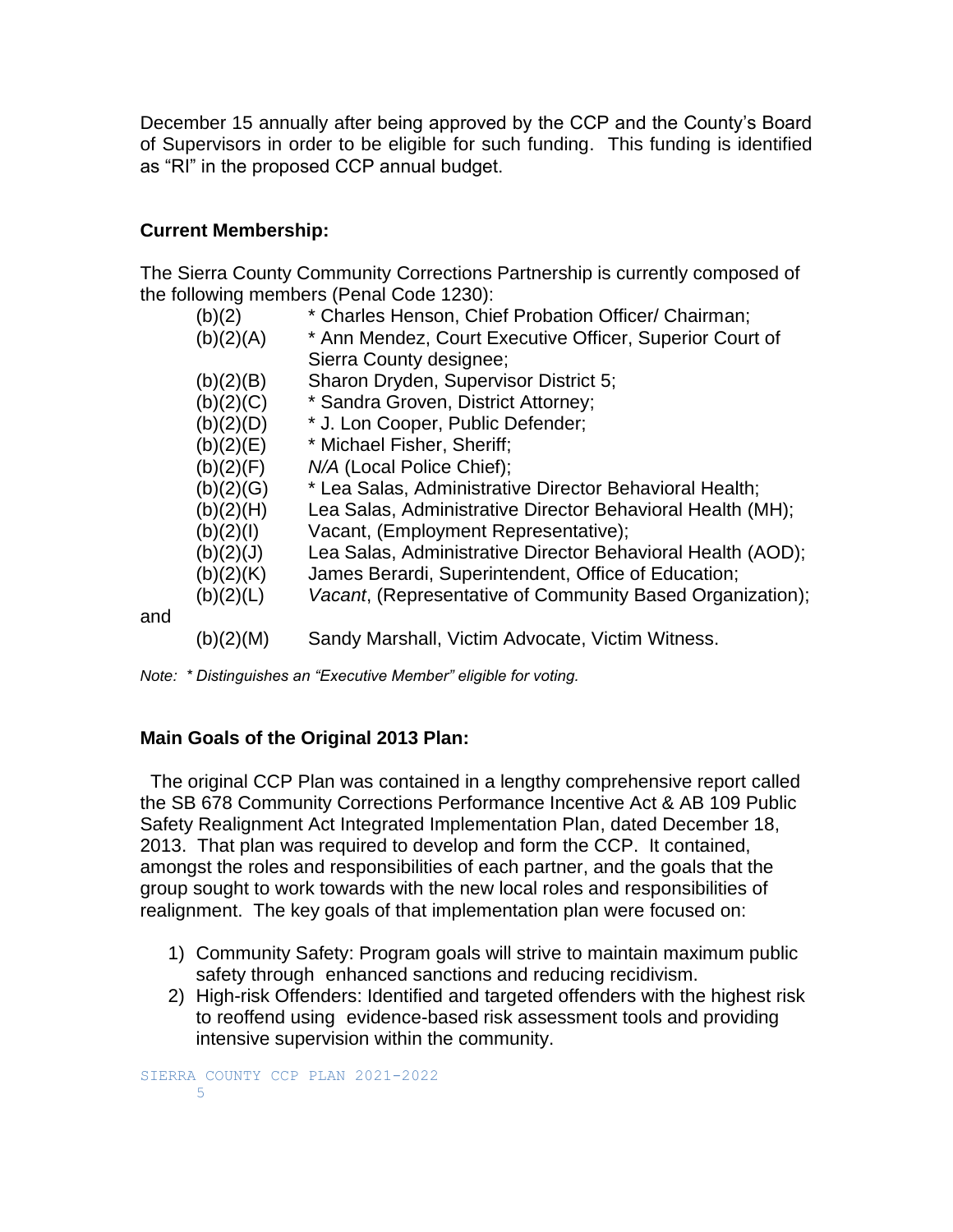- 3) Efficient Use of Jail Capacity: Minimizing the impact of the increased jail population by employing recognized techniques to increase efficient use of current pretrial and sentenced jail bed capacity by reserving jail beds for the most serious and violent offenders while diverting those manageable to community alternative programs.
- 4) Targeted Interventions: Using research and evidence-based needs assessment tools to identify criminogenic needs and find, create, or contract for target interventions. This included the need to provide services to cover factors such as employment, education, housing, physical and mental health, and drug / alcohol treatment.
- 5) Incorporate Reentry Principles into the Jail Custody Environment: Aimed to reduce recidivism through the development and improvement of an offender's life skills that are necessary for successful reintegration into the community by expanding in-custody jail programming using evidencebased practices.
- 6) Incorporate Evidence-based Practices into Supervision and Case Management of Post-Release Offenders: Utilizing principles and practices proven to reduce recidivism through more effective supervision and intervention services for offenders sentenced to local terms of imprisonment as well as offenders returning from prison to postcommunity release supervision.
- 7) Sentencing for Felony Offenders: Presentence recommendations should be guided by static risk scores (low risk – minimal sanction, increasing sanctions for higher risk levels). Encourages the use of evidence-based practices in the sentencing for felony offenders by utilizing principles proven to lower recidivism through more effective sentencing.
- 8) Offender Accountability: Prioritizes the focus of resources on providing alternatives to criminal behavior. Increased offender accountability through effective use of graduated violation sanctions, custody, and custody alternatives.
- 9) Monitoring and Reporting Performance: Sought to regularly measure and assess data and programs, followed by community reporting and adjustments in programs and services as determined to reduce recidivism. Made a point to guide the local justice system by research and to implement the most cost-effective practices that reduce recidivism, victimization and program failure.

### **Implementation of the 2020-2021 Plan**:

 As previously noted, beginning FY 2020-2021, the Sierra County CCP revised its plan to be in compliance with the Budget Act of 2020 (AB 74, Chapter 6). Although updated plan(s) had not been submitted between 2013 and 2020,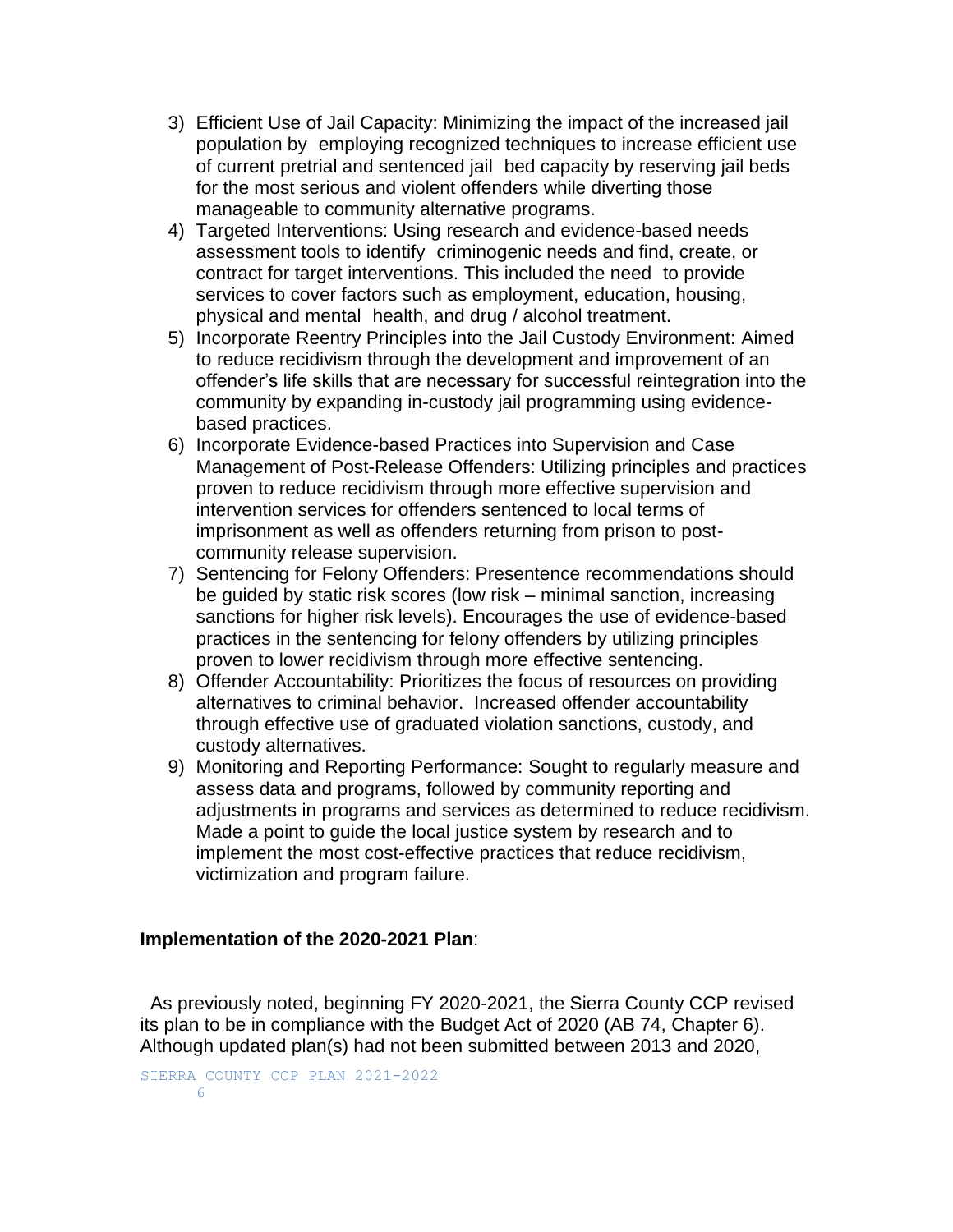strategic planning had occurred at some level at least annually when the CCP met and each year's budget had been developed, discussed and approved by the membership. Each years' planning centered on the prioritization of funds to be allocated to available resources to support the areas that had been identified as being successful in managing targeted populations using evidence based approaches.

 The table below represents the 2020-2021 Approved Budget for the Sierra County CCP. Funds were budgeted appropriately in accordance with Penal Code 1229 and 1230.1. Funds directly enabled, supported, and/or built upon enhancing the public safety, a range of supervision tools, sanctions and services, maximizing restitution, reconciliation and restorative services to victims, holding offenders accountable, and reducing the number of offenders sent to the California State Prison after a revocation of probation through rehabilitative services. Local services consisted of evidence based correctional sanctions (jail, flash and EM), a day reporting center resource (dedicated desk space with phone, computer and internet for online counseling and employment, etc.), drug court/ reentry court (meeting once a month with positive reinforcement tokens, certificates and gift cards), residential treatment and counseling, interactive journaling, intensive supervision, regular drug and alcohol testing, and electronic monitoring. Those guidelines have remained consistent with the goals in the original plan and are detailed in the outlined budget below:

|                                | <b>SB678</b> | <b>AB109</b> | RI      | <b>Total</b> |
|--------------------------------|--------------|--------------|---------|--------------|
| <b>Fund Codes</b>              | 8130000      | 8131000      | 8131010 |              |
| <b>Description</b>             |              |              |         |              |
| Beginning Cash (5-12-20)       | 350,000      | 200,000      | 350,000 | 900,000      |
| 2020-2021 Allotment            | 200,000      | 200,000      |         | 400,000      |
|                                |              |              |         |              |
| <b>Total Funds Available</b>   | 550,000      | 400,000      | 350,000 | 1,300,000    |
| <b>Salaries &amp; Benefits</b> |              |              |         |              |
| Sr. Deputy Probation Officer   | 135,000      |              |         | 135,000      |
| <b>Probation Specialist</b>    | 47,000       | 30,000       |         | 77,000       |
| 2 Deputy Sheriff's             |              |              | 270,000 | 270,000      |
| <b>Services &amp; Supplies</b> |              | 24,042       |         | 24,042       |

2020-2021 Approved Budget For CCP

#### **Inmate Housing**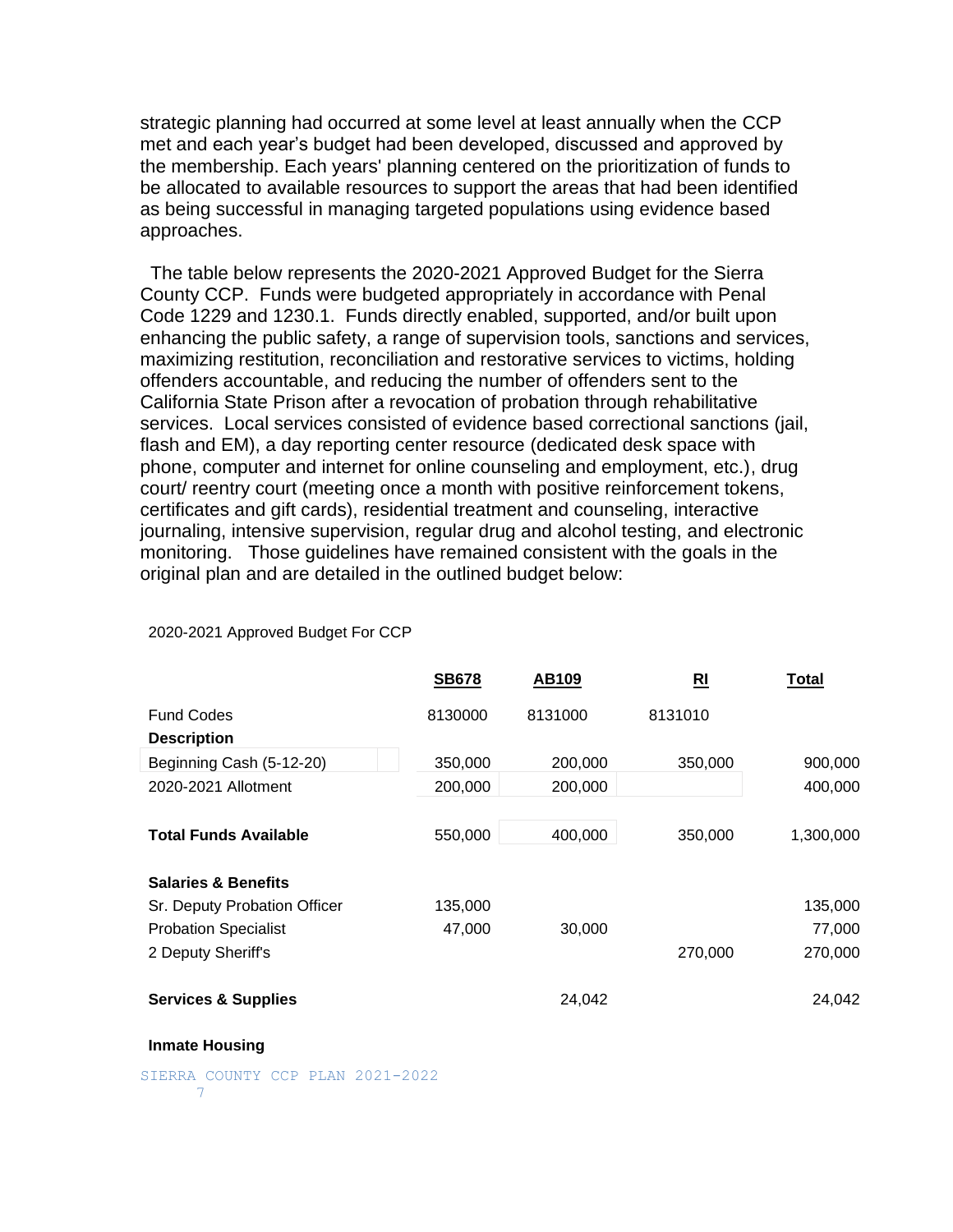| <b>CDCR</b>                  |         | 5,000   |         | 5,000   |         |
|------------------------------|---------|---------|---------|---------|---------|
| Wayne Brown                  |         | 200,000 |         | 200,000 |         |
| <b>Professional Expenses</b> |         |         |         |         |         |
| Inmate Health                |         |         | 13,000  | 13,000  |         |
| IT                           |         |         | 17,381  | 17,381  |         |
| Phone System                 | 8,200   |         |         | 8,200   |         |
| DA's Karpel CMS              |         |         | 15,050  | 15,050  |         |
| Lexipol                      | 2,500   | 2,500   |         | 5,000   |         |
| Lexis-Nexis                  | 1,200   | 1,200   |         | 2,400   |         |
| Noble & BDS-ICMA             | 3,000   |         |         | 3,000   |         |
| Frank Lang Drug Court        | 10,000  |         |         | 10,000  |         |
| Drug Court expenses          |         |         | 3,500   | 3,500   |         |
| <b>Additional Treatment</b>  | 70,000  |         |         | 70,000  |         |
| <b>Electronic Monitoring</b> | 5,000   |         |         | 5,000   |         |
| <b>Alcohol Monitoring</b>    | 3,000   |         |         | 3,000   |         |
| <b>Drug Test Supplies</b>    | 1,200   |         |         | 1,200   |         |
| Drug Lab                     | 8,000   | 1,000   |         | 9,000   |         |
| Additional training          | 5,000   | 5,000   |         | 10,000  |         |
| Equipment                    |         |         | 5,000   | 5,000   |         |
|                              | 299,100 | 268,742 | 323,931 |         | 891,773 |

## **Outcome Measures of the 2020-2021 Plan:**

The table below reflects the number of targeted offenders that were served during the 2020-2021 fiscal year.

|                     | Initial | Initial | <b>VOP</b> | <b>VOP</b>     | <b>PRCS</b>    | Split          | Probation      | Total          |
|---------------------|---------|---------|------------|----------------|----------------|----------------|----------------|----------------|
|                     | Prison  | 1170(h) | Prison     | 1170(h)        |                | Sentence       |                |                |
|                     |         |         |            |                |                | (MS)           |                |                |
| Felony              |         | 0       |            | $\overline{2}$ | 3              |                | 23             | 31             |
| <b>Offenders</b>    |         |         |            |                |                |                |                |                |
| Collaborative       |         |         |            |                | $\overline{2}$ | 0              | 6              | 9              |
| Court (CC)          |         |         |            |                |                |                |                |                |
| Transfer In         |         |         |            |                | $\overline{0}$ | $\Omega$       |                |                |
| <b>Transfer Out</b> |         |         |            |                | $\overline{0}$ | $\overline{0}$ | $\overline{2}$ | $\overline{2}$ |
| Successful          |         |         |            |                | 1              | 0              | $2$ (CC)       | $\overline{4}$ |
| Completion          |         |         |            |                |                |                |                |                |
| <b>Fresh Felony</b> |         |         |            |                | 0              | 0              | $\overline{0}$ | 0              |
| (During             |         |         |            |                |                |                |                |                |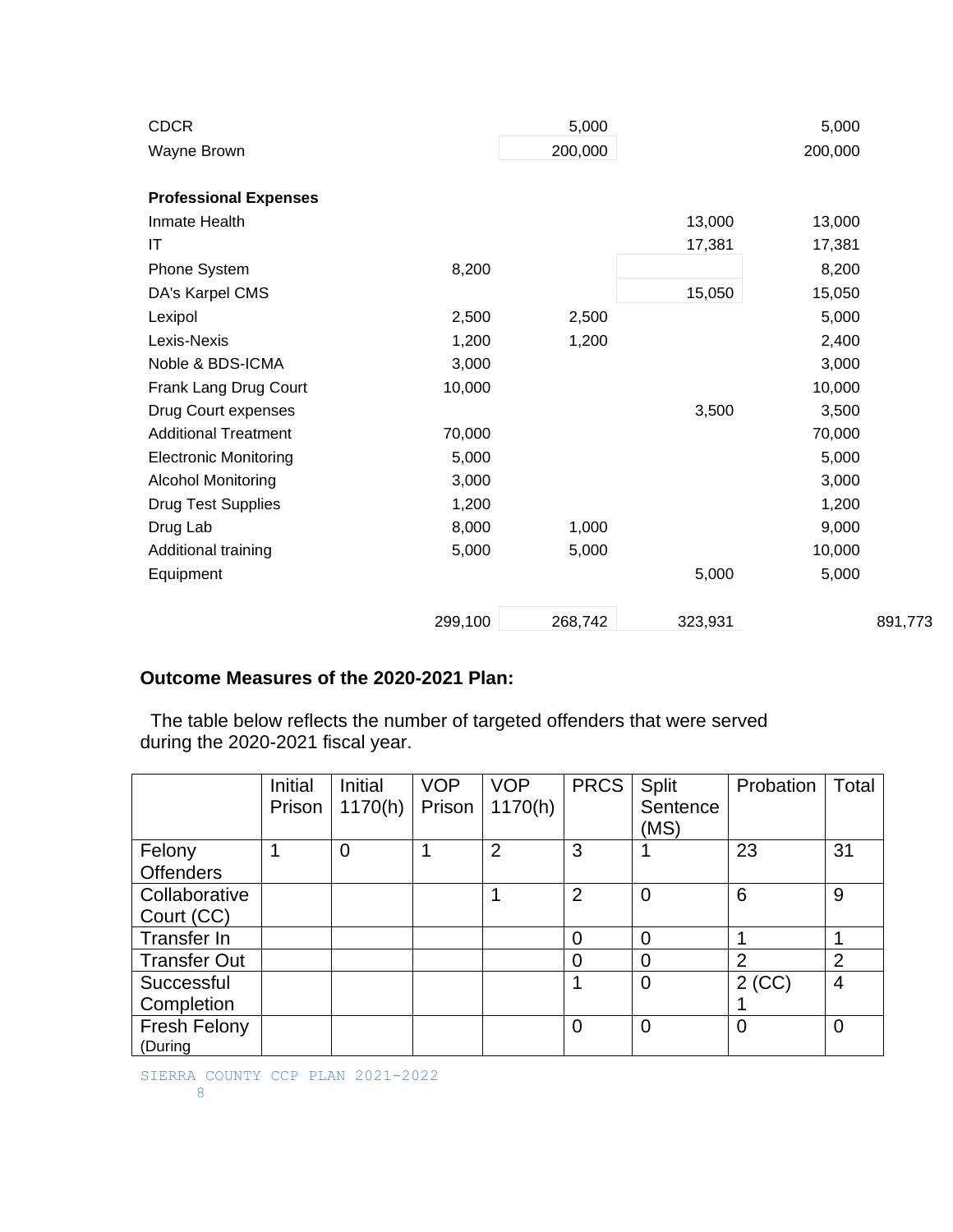| Supervision) |  |  |   |   |   |
|--------------|--|--|---|---|---|
| Fresh        |  |  | J |   |   |
| Misdemeanor  |  |  |   |   |   |
| (During      |  |  |   |   |   |
| Supervision) |  |  |   |   |   |
| Active       |  |  |   | 8 | 9 |
| Warrants     |  |  |   |   |   |

#### **Updated Goals and the 2021-2022 Plan:**

 For the 2021-2022 fiscal year the Sierra County CCP plans to prioritize funding to proven evidence based services and programs that are consistent with the local need and resources in three (3) main areas. Outcome measures will be monitored in each area. Those areas are:

1) Goal:

To continue to maintain and enhance public safety. It is essential to the program that resources are available to appropriately house the in-custody population and to monitor realigned higher risk offenders in the community. Those offenders may be persons on either a suspended sentences or persons who are being supervised after a CDCR prison term or on mandatory supervision. Contracted jail facilities with the Wayne Brown Correctional Facility, Nevada City and the Plumas County Jail, Quincy are utilized. Electronic monitoring will be provided by the Sierra County Probation Department for approved offenders as an alternative to jail for those who are on pretrial supervision, sentenced offenders, violation custody time, and as a general supervision tool. Flash incarceration will also be utilized when appropriate.

#### Task:

The CCP will continue to commit funding to appropriately house targeted offenders from initial arrest to final discharge in a contracted jail facility that is utilized by the Sierra County Sheriff's Office. Funding will also be allocated to contract within the California Department of Corrections. Offenders who assess for electronic monitoring will be eligible to be monitored in the community amongst their support network and/or other protective factors based on their individual risk to reoffend and case knowledge. Funding will address the daily costs of housing inmates, their medical insurance, staffing to house, transport, and to monitor offenders. Funding will also address the equipment and other services needed to ensure public safety.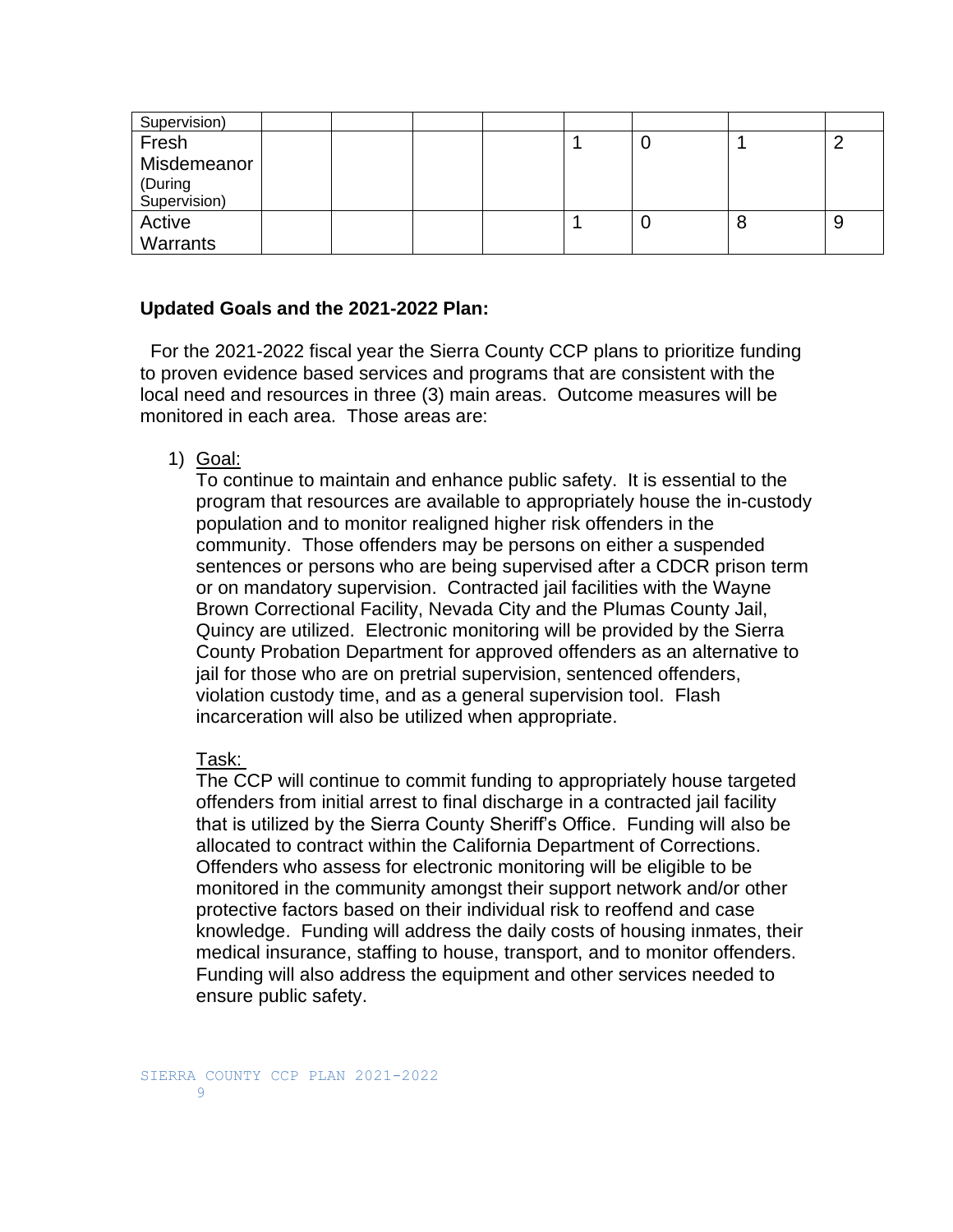#### Outcome measure:

Successful completion rates and recidivism rates for all offenders on any type of supervision will be tracked.

#### 2) Goal:

To ensure quality effective supervision of all offenders. It is a primary goal of the CCP to support and encourage successful rehabilitation of all offenders through supportive probation supervision that emphasizes personal accountability and betterment based on modern evidence based principles. The CCP will allocate funding to appropriate assessment tools, supervision tools and training, case management programs, and other systems or tools that directly contribute to the effective management of offenders.

#### Task:

Offenders will be assessed for risk and needs. The court, prosecution and defense will be provided comprehensive reports that will include an offender's individual risk and criminogenic needs/protective factors to assist in decision-making. The proper level of diligent supervision will be afforded to each offender. Supervision staff will utilize modern and effective Intrinsic Motivational Interviewing techniques when possible and appropriate in assisting offenders through the stages of change. Offender needs will be addressed timely and staff will be properly trained and have access to the proper modern tools necessary. Supervisors will make regular efforts to ensure that proper practices are being implemented consistently. In addition to an offender's static and dynamic factors, supervision levels and techniques will take into account case specific information that is obtained through both routine interactions and staff experience based knowledge. Compliance with the terms and conditions of supervision will be positively reinforced. Behavior constituting a violation of supervision will be evaluated for potential preventative measures and will be addressed timely in a constructive environment with emphasis on accountability and personal growth.

#### Outcome measure:

All offenders will be monitored regularly compliance and violations of their supervision will be tracked.

3) Goal:

To ensure an equal opportunity for all offenders to participate in appropriate treatment and services. All services will center on a common goal to achieve a successful reintegration of offenders to the community. With consideration to Evidence Based Practices and availability all offenders will be afforded treatment and other supportive services,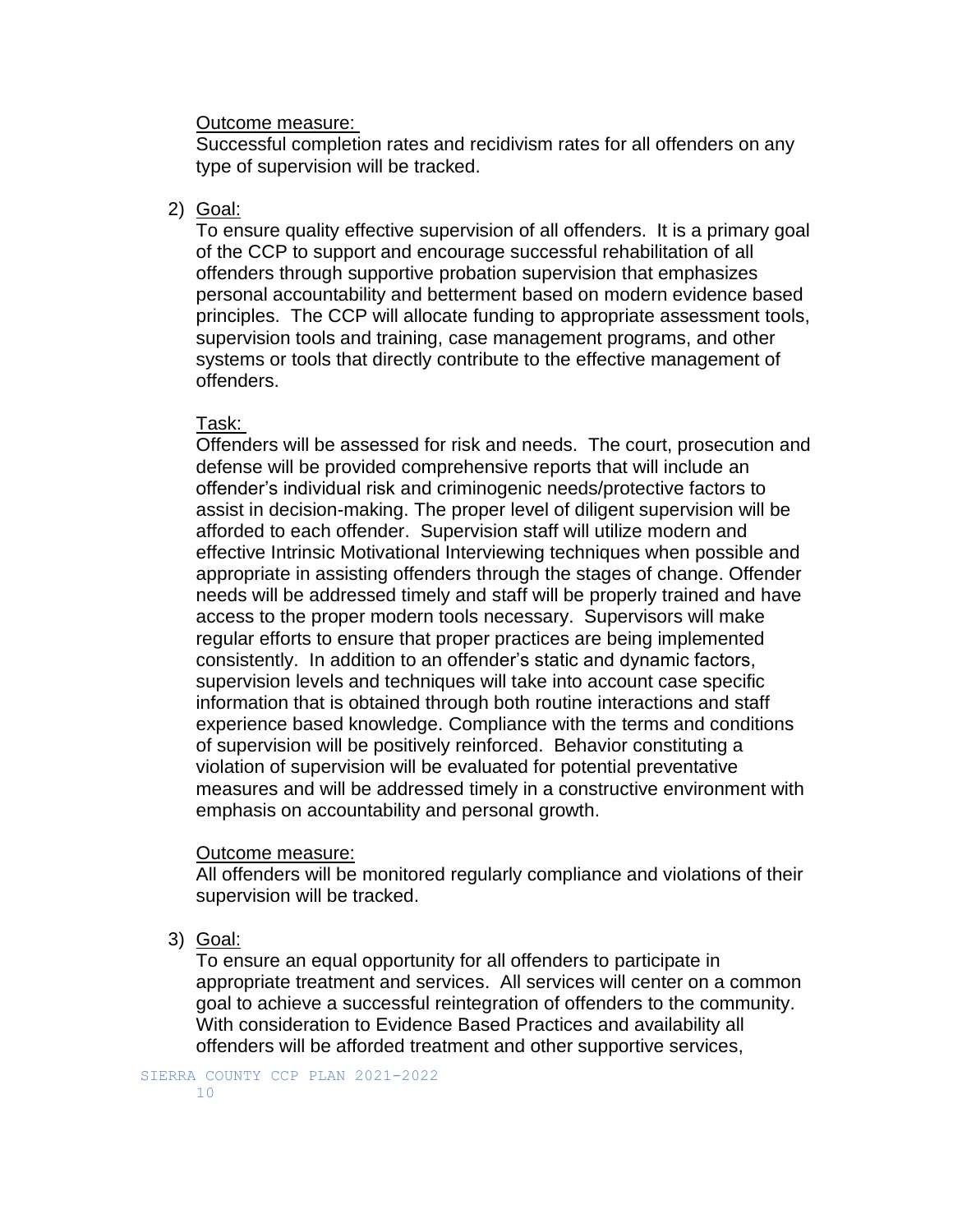including but not limited to; residential drug and alcohol treatment; transitional living; outpatient services; mental health management services; medical evaluations; educational, and employment services. The CCP will remain committed in supporting the Sierra County Drug Court Program, Reentry Court, and other Collaborative Courts that target higher risk offenders through funding of a part time Collaborative Court Coordinator, a contracted medical advisor and assessment provider, additional treatment access, drug and alcohol testing, training to personnel and electronic monitoring. The CCP will also support the practice of positive reinforcement and incentives to all Collaborative Court offenders helping fund shortfalls in other funding for tokens, certificates, and gift cards. Incentives will be both monetary and privilege based.

#### Task:

The principles of Targeted Interventions will be utilized. These principles are:

- A) Risk/Needs. Appropriately allocate resources to individual offender risks and needs. Maximizes the effective allocation of resources and helps protect offenders from being overly treated or overly exposed to higher risk person that has been proven to be detrimental. Assessments through Corrections Solutions Software/Noble, Sierra County Behavioral Health, interactive journaling with The Change Companies, and other specialtycontracted providers will be used to make informed decisions on how to treat/support offenders.
- B) Responsivity. Takes into account an individuals' temperament, learning ability and style, motivation, culture and gender in applying appropriate programs. When possible, proven programs are fit to an offender to ensure maximum effectiveness. Programs that contain a component such as Cognitive Based Therapy (CBT) and/or Moral Recognition Therapy (MRT) will be utilized when available.
- C) Dosage. Recognizes the scientifically proven information that high risk offenders need between 40% and 70% of the time in their first three (3) to nine (9) months of supervision to be filled with a positive routine of services such as inpatient, outpatient, self-help, employment, education, pro social support, and effective supervision.
- D) Treatment. Treatment must take into consideration all of the above factors and focus on a program that also takes into consideration mental health, drug and alcohol abuse disorders, and dual diagnoses.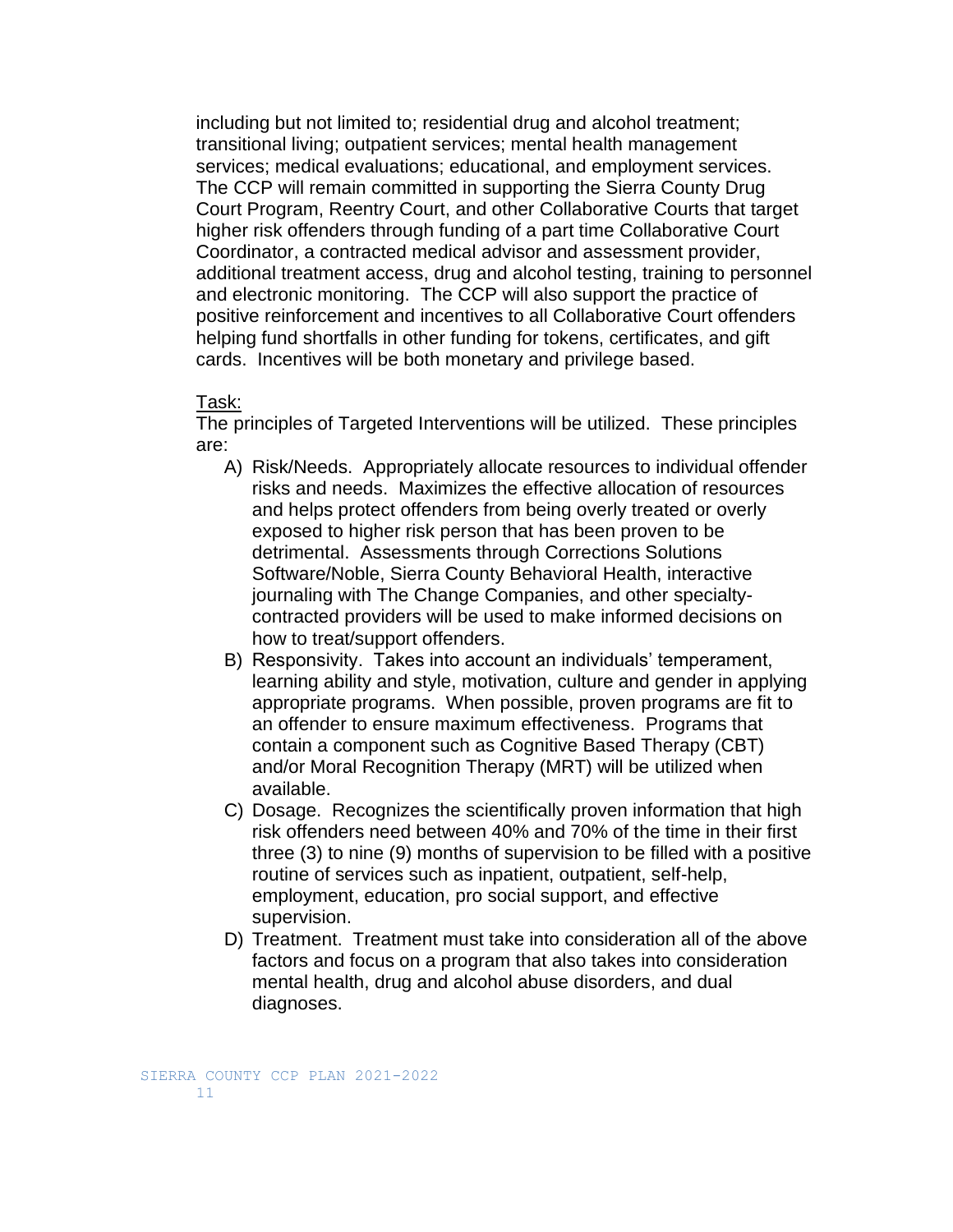#### Outcome measure:

Offenders will be reassessed periodically throughout their period of supervision when there are significant changes in their situation and/or at the discretion of the supervising officer and/or treatment professional(s). Targeted interventions will evolve with the ongoing assessments of offenders.



The Integrated Model highlights how the implementation of evidence based principles is an intertwined complex system. With a closer look one can see that components of the three goals above can be put into each of the three circles. By ensuring that each goal and its components are implemented effectively and synchronously, the Sierra County Community Corrections Partnership will ensure that realignment funding and supported resources will adhere to the fundamentals of evidence based practices.

#### **2021-2022 Budget**

2021-2022 Approved Budget For CCP

|                                 | <b>SB678</b> | AB109   | RI      | Total     |
|---------------------------------|--------------|---------|---------|-----------|
| <b>Fund Codes</b>               | 8130000      | 8131000 | 8131010 |           |
| <b>Description</b>              |              |         |         |           |
| Beginning Cash (5-3-21)         | 338,324      | 258,056 | 291,975 | 888,355   |
| 2021-2022 Allotment             | 200,000      | 151,954 | 100,000 | 451,954   |
| <b>Total Funds Available</b>    | 538,324      | 410,010 | 391,975 | 1.340.309 |
|                                 |              |         |         |           |
| <b>Salaries &amp; Benefits</b>  |              |         |         |           |
| <b>Deputy Probation Officer</b> | 135,000      |         |         | 135,000   |
| <b>Probation Specialist</b>     | 47,000       | 30,000  |         | 77,000    |
| 2 Deputy Sheriff's              |              |         | 270,000 | 270,000   |
|                                 |              |         |         |           |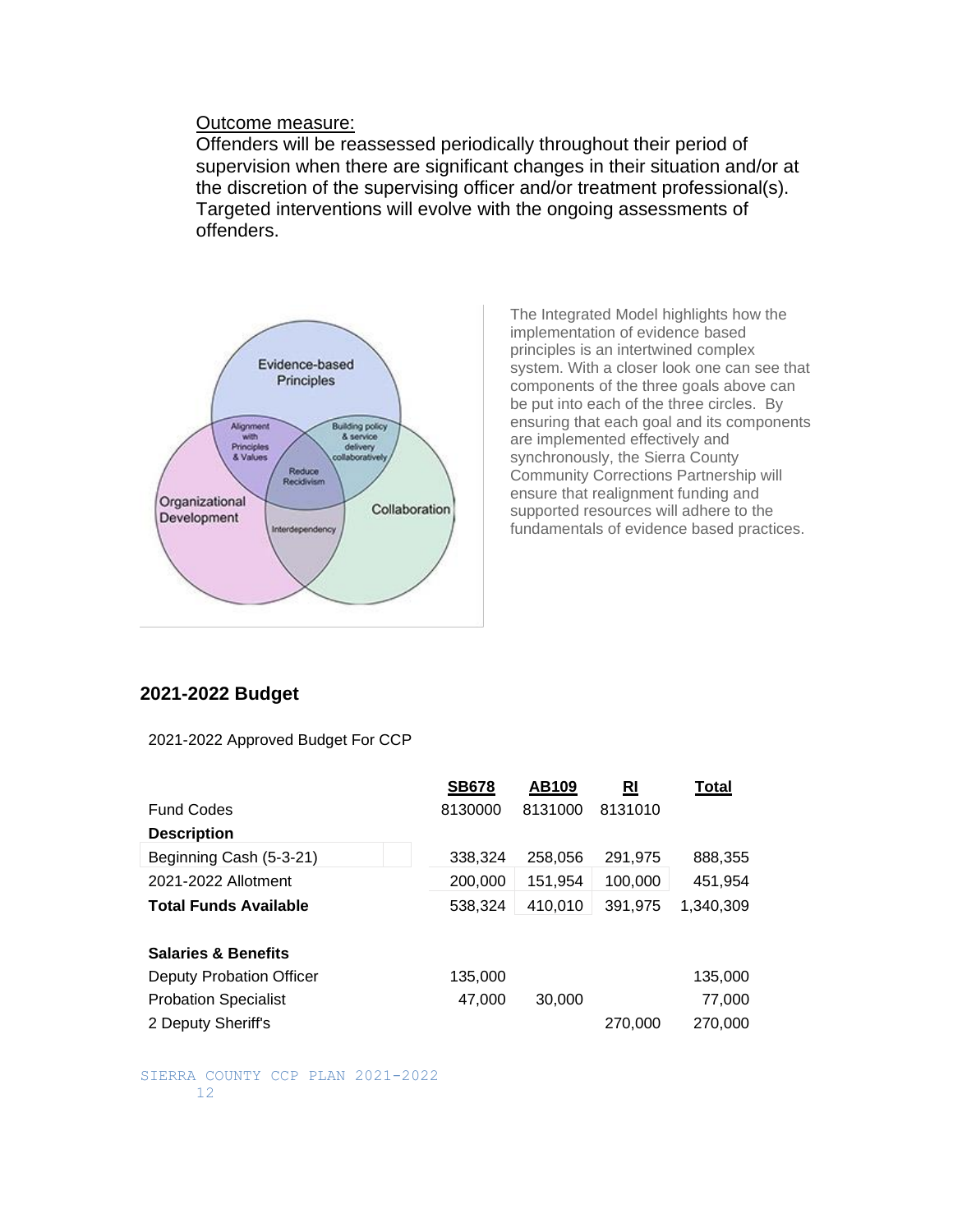| <b>Services &amp; Supplies</b> |         | 24,042  |         | 24,042  |
|--------------------------------|---------|---------|---------|---------|
| <b>Inmate Housing</b>          |         |         |         |         |
| <b>CDCR</b>                    |         | 5,000   |         | 5,000   |
| Wayne Brown                    |         | 200,000 |         | 200,000 |
| <b>Professional Expenses</b>   |         |         |         |         |
| Inmate Health                  |         |         | 13,000  | 13,000  |
| IT                             |         |         | 17,381  | 17,381  |
| <b>Phone System</b>            | 8,200   |         |         | 8,200   |
| DA's Karpel CMS                |         |         | 15,050  |         |
| Lexipol                        | 2,700   | 2,500   |         | 5,200   |
| Lexis-Nexis                    | 3,600   | 1,200   |         | 4,800   |
| Noble & BDS-ICMA               | 3,000   |         |         | 3,000   |
| Frank Lang Drug Court          | 10,000  |         |         | 10,000  |
| Drug Court expenses            |         |         | 3,500   | 3,500   |
| <b>Additional Treatment</b>    | 70,000  |         |         | 70,000  |
| <b>Electronic Monitoring</b>   | 5,000   |         |         | 5,000   |
| <b>Alcohol Monitoring</b>      | 3,000   |         |         | 3,000   |
| <b>Drug Test Supplies</b>      | 1,200   |         |         | 1,200   |
| Drug Lab                       | 8,000   | 1,000   |         | 9,000   |
| Additional training            | 5,000   | 5,000   |         | 10,000  |
| Equipment                      |         |         | 5,000   |         |
| <b>Sheriff's Unit</b>          |         |         | 52,000  | 52,000  |
|                                | 301,700 | 268,742 | 375,931 | 946,373 |